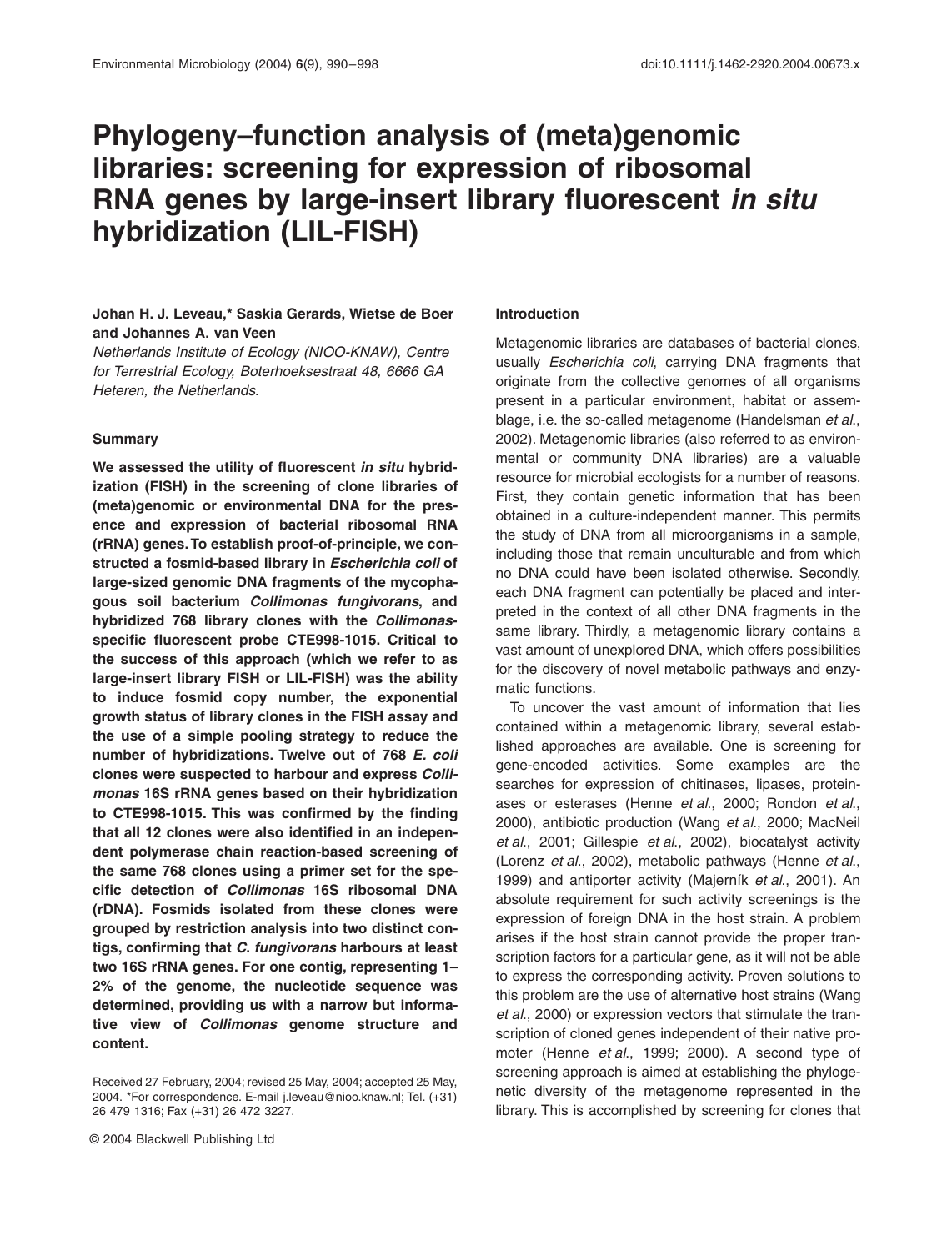carry DNA inserts with a phylogenetic marker such as the 16S rRNA gene. The most common method for 16S rDNA screening is the polymerase chain reaction (PCR) in combination with primers that are specific for individual species, genera or higher taxa (Vergin *et al*., 1998; Béjà *et al*., 2000a; 2002; Quaiser *et al*., 2002; Liles *et al*., 2003; Lopez-Garcia *et al*., 2004). A bonus feature of phylogenetic screening is the unique opportunity to mine the DNA flanking the phylogenetic marker gene for functions that could disclose details on the physiology or ecology of the organism from which the DNA originated (Stein *et al*., 1996; Béjà *et al*., 2000a; 2002; Quaiser *et al*., 2002; Liles *et al*., 2003; Lopez-Garcia *et al*., 2004). One of the most striking illustrations of this is the discovery of a bacteriorhodopsin in an uncultured marine bacterium, suggesting a lifestyle that depends on energy from sunlight (Béjà *et al*., 2000b).

Here, we have explored the possibility of merging a gene activity screening and a phylogenetic screening into one using fluorescent *in situ* hybridization (FISH) for the detection of 16S rRNA gene expression in (meta)genomic library clones (large-insert library FISH or LIL-FISH). We reasoned that, of all the genes in a given bacterial genome, the rRNA genes are probably among the most likely ones to be expressed in an *E. coli* background. This is based on the observation that, at least in *E. coli*, the expression of ribosomal RNA (rRNA) genes requires only a minimal number of ubiquitous transcription factors (Schneider *et al*., 2003). Furthermore, rRNA genes are in general very highly expressed (Schneider *et al*., 2003), which would facilitate detection of the product of 16S rRNA gene expression, i.e. rRNA. We successfully performed a proof-of-principle experiment, which showed that a fluorescently labelled probe targeting 16S rRNA of the mycophagous bacterium *Collimonas fungivorans* (de Boer *et al*., 2004) could be used to identify library clones in a *Collimonas* genomic library that expressed the *Collimonas* 16S rRNA gene from its native promoter.

#### **Results**

## *Construction of a large-insert DNA library from*  Collimonas *genomic DNA*

We successfully used a CopyControl fosmid library production kit (Epicentre) to construct a large-insert DNA library from *C. fungivorans* strain Ter331 genomic DNA. The first two steps of the standard protocol called for isolation of high-molecular-weight genomic DNA and subsequent shearing into  $\approx$ 40 kb fragments. We combined isolation and shearing into a single step by isolation of genomic DNA from *Collimonas* using an UltraClean soil DNA isolation kit (Mo Bio Laboratories). We found that, by subjecting different amounts of an overnight culture of

*Collimonas* to the UltraClean procedure, differently sized DNA fragments could be obtained (Fig. 1A). For example, 0.5 ml of an overnight culture resulted in >20% of the DNA sheared to the desired size of  $\approx$ 40 kb (Fig. 1A, lane 3). We used this DNA preparation to create a large-insert *Collimonas* DNA library in fosmid pCC1FOS in host strain *E. coli* EPI300. It would have been possible to produce a library of about  $4 \times 10^6$  clones from 0.5 ml of overnight *Collimonas* culture, but we randomly picked  $n = 3200$ clones, representing a 26-fold genome coverage (assuming a genome size *G* of 5 Mbp and an insert size *i* of 40 kb). Given the formula  $n = \ln(1-P)/\ln(1-i/G)$  (Sambrook *et al*., 1989), this guaranteed a probability *P* (expressed as a fraction) of nearly 1 that a given DNA sequence of the *Collimonas* genome was present in the library. A first quality check of the library for DNA insert size and clone diversity was done by restriction analysis of fosmid DNA isolated from eight randomly selected library clones. This revealed eight different restriction patterns and an average insert size of  $33.8 \pm 3.7$  kb (Fig. 1B).

# *LIL-FISH screening of the genomic DNA library for expression of* Collimonas *16S rRNA genes*

We used FISH and *Collimonas*-specific probe CTE998- 1015 (de Boer *et al*., 2004) to screen 768 clones from the



**Fig. 1.** Construction of the *Collimonas fungivorans* genomic DNA fosmid library.

A. One-step isolation and shearing of total DNA for ligation into vector pCC1FOS. Decreasing volumes (2, 1, 0.5 or 0.25 ml) of an overnight culture of *C. fungivorans* strain Ter331 produced increasingly sheared DNA (lanes 1, 2, 3 or 4 respectively). Details of the procedure are given in *Experimental procedures*. The fifth lane shows a 25 kb size marker (MidRange II PFG; New England Biolabs).

B. *Bam*HI restriction analysis of fosmid DNA isolated from eight randomly picked library clones. Marker sizes are given to the left. In all lanes, the 8.1 kb band represents vector pCC1FOS.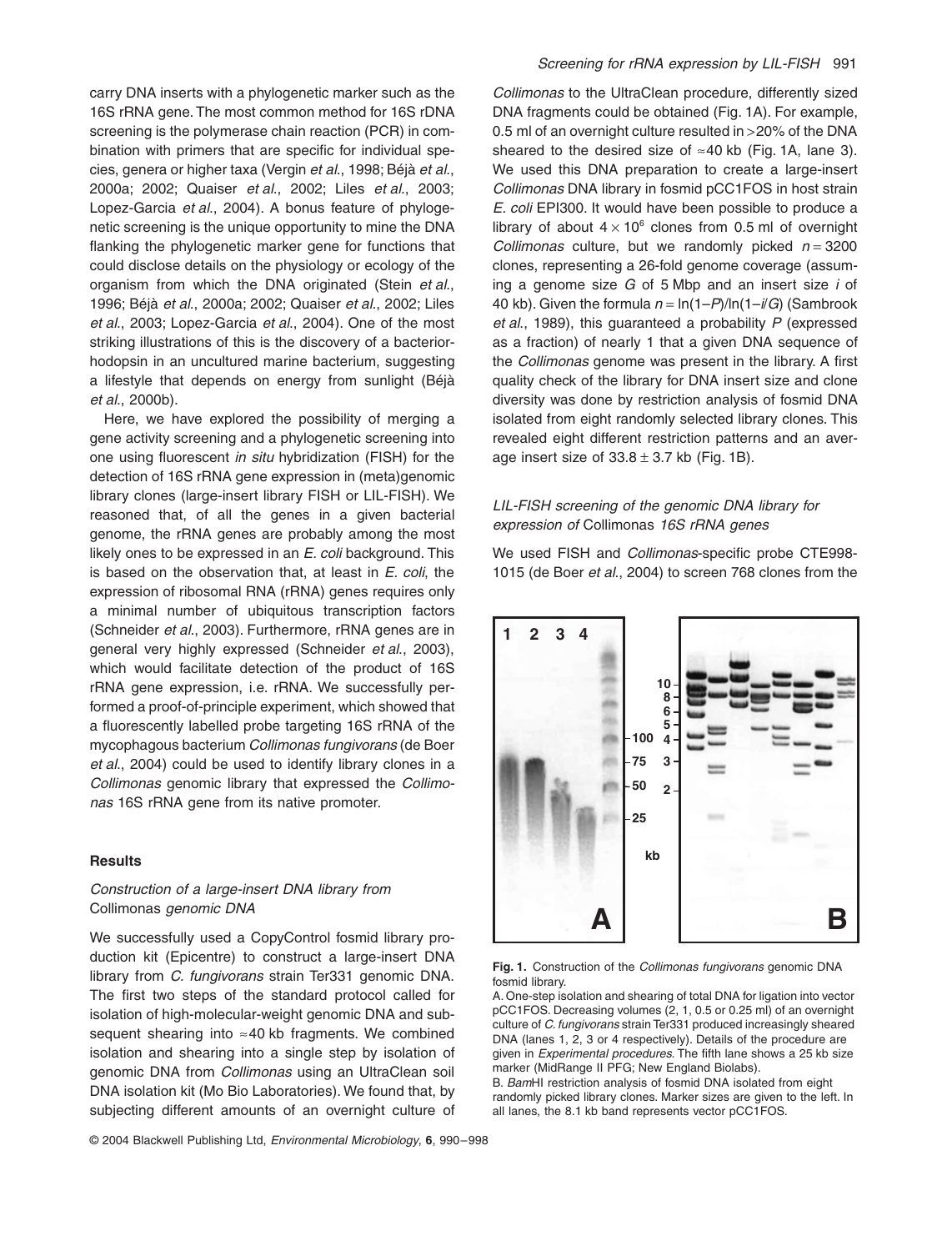*E. coli* EPI300 library for the expression of *Collimonas* 16S rRNA genes. Three factors were critical to the success of this approach. The first was the ability to increase 10- to 20-fold the copy number of a vector carrying *Collimonas* genomic DNA by the CopyControl feature of fosmid pCC1FOS. Increased copy number of the *Collimonas* 16S rRNA gene resulted in intensified fluorescence of positive clones and thus greatly facilitated our ability to distinguish them from clones that did not express *Collimonas* 16S rRNA. Secondly, cell cultures were deliberately harvested in the exponential phase of growth to maximize fluorescence signal in positive clones. Thirdly, using a simple pooling scheme, the number of FISH reactions was reduced dramatically. Instead of having to perform 768 individual hybridizations, we first hybridized 64 pools of 12 clones each, then split positive pools into individual clones for a second round of FISH (Fig. 2). By this strategy, we identified a total of 12 *E. coli* clones that hybridized with the *Collimonas*-specific probe, i.e. 1B5, 1D2, 2C10, 4H12, 5B7, 5F10, 6A3, 6D9, 7C9, 7E9, 8E7 and 8G3. This result indicates the utility of LIL-FISH for searching large-insert DNA libraries for the expression of heterologous 16S rRNA genes.

## *Validation by PCR screening and analysis of fosmids from positive clones*

To verify the results obtained by LIL-FISH, we performed a PCR-based search on the same 768 clones using *Collimonas*-specific primer set 6F/1015R. We found 13 clones that produced the expected  $\approx$  1 kb fragment, i.e. 1B5, 1D2, 2C10, 4H12, 5B7, 5F10, 6A3, 6C3, 6D9, 7C9, 7E9, 8E7 and 8G3. All but one had also been identified by the LIL-FISH method. The failure of clone 6C3 to be expressed was probable due to the absence of a functional promoter to direct expression of the 16S rRNA gene (see *Discussion*). From the 13 *E. coli* library clones carrying *Collimonas* 16S rDNA, fosmid DNA was isolated, digested with *Bam*HI, analysed by gel electrophoresis and hybridized in a Southern blot to a *Collimonas* 16S rRNA gene probe (Fig. 3). First of all, this confirmed that all 13 fosmids contained *Collimonas* 16S rDNA sequences. Secondly, restriction patterns revealed that the insert DNAs could be organized into two contigs, i.e. A and B. For both, we were able to draw a *Bam*HI restriction map (Fig. 4). Finding two distinct contigs suggests that *Collimonas* harbours two copies (A and B) of the 16S rDNA gene. Hybridization of *Collimonas* total DNA actually revealed three *Bam*HI fragments (Fig. 3, lane C). The largest fragment corresponded to copy B found on inserts from contig B, and the second largest to copy A on contig A. The putative third copy of 16S rDNA appears to be absent from the *Collimonas* large-insert library, possibly because of its association with genes that are toxic in *E.*

*coli*. Interestingly, the under-representation of copy A in the fosmid library (five positive clones compared with eight for copy B) may mean that this copy too is associated with genes that are toxic to *E. coli*. The presence of such genes  $\approx$  20 kb upstream of 16S rDNA copy A could explain the skewed recovery of copy A from the fosmid library (Fig. 4A).

## *Sequence analysis of an* ≈ *71 kb DNA fragment containing* Collimonas *sp. 16S rRNA gene copy B*

To obtain a first glance into the genome content and structure of *C. fungivorans*, we determined the nucleotide sequence of the largest of the two contigs by sequence analysis of overlapping DNA inserts from fosmids pCFUFOS19 and pCFUFOS26 (Fig. 4B). This contig B was 71 580 bp in size, with a GC content of 59.4%. *In silico Bam*HI restriction analysis confirmed the map shown in Fig. 4B. The nucleotide sequence of contig B allowed us to determine precisely the individual sizes of pCFUFOS inserts that constitute this contig and to calculate an average insert size of  $36.6 \pm 2.3$  kb. The 16S rDNA sequence on contig B is in complete agreement with a previously published (de Boer *et al*., 2004) partial sequence of the *Collimonas* Ter331 16S rRNA gene (accession number AJ310395). Full annotation of the pCFUFOS19 and pCFUFOS26 DNA inserts is available at GenBank as two overlapping entries, AY593479 and AY593480 respectively.

#### **Discussion**

We have demonstrated the utility of LIL-FISH to screen a large-insert DNA library for clones that carry and express bacterial 16S rRNA genes. Although we used a singleorganism genomic library to establish proof-of-principle, we think that it is feasible to extend the utility of the method to the screening of metagenomic libraries. However, its success will depend on a number of factors. The first and major one is whether and to what degree 16S rRNA genes from other bacteria are expressed in host strain *E. coli*. We found that information on heterologous expression of 16S rDNA in *E. coli* is practically non-existent. One study (Schramm *et al*., 2002) used FISH to confirm that expression and detection of foreign 16S rRNA in *E. coli* is possible; however, the foreign 16S rRNA genes were transcribed from a vector-located, not their native, promoter. From the current study, it might be concluded that b-proteobacteria such as *C. fungivorans* are related enough to *E. coli* to allow for their 16S rRNA genes to be expressed. It is not clear at all whether the same holds true for more distantly related microorganisms. However, as increasing numbers of metagenomic libraries are constructed and screened phylogenetically, it becomes pos-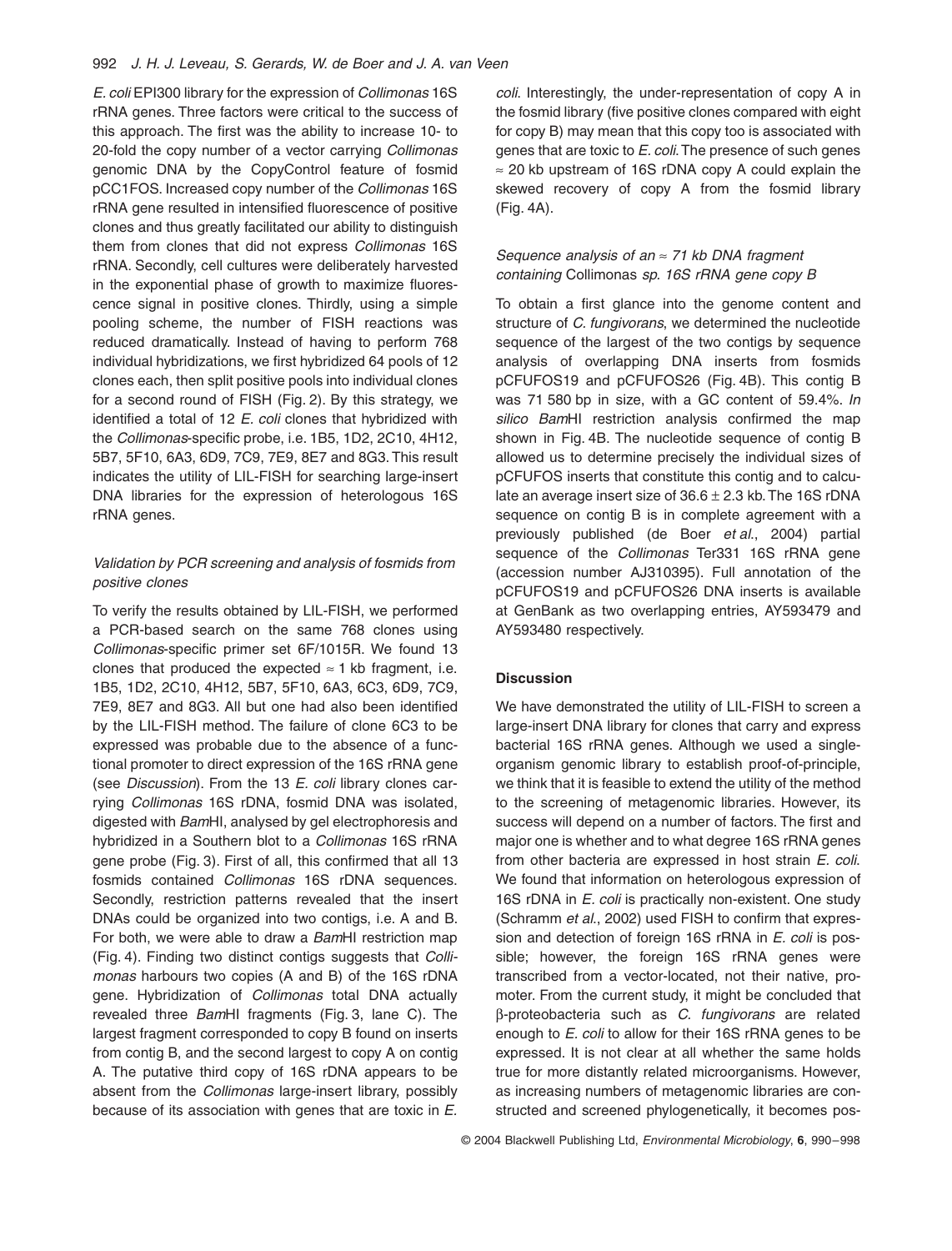

© 2004 Blackwell Publishing Ltd, *Environmental Microbiology*, **6**, 990–998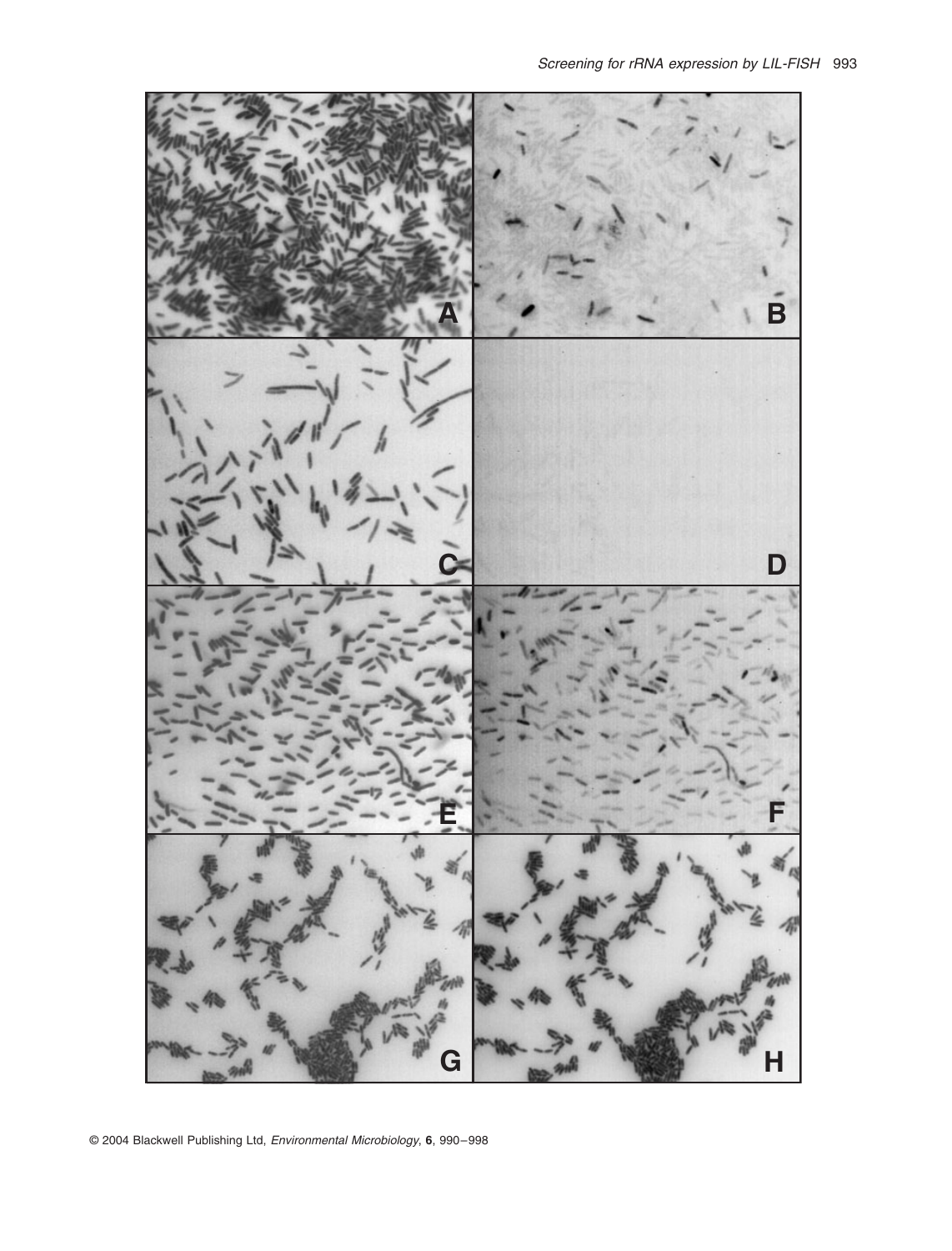#### 994 *J. H. J. Leveau, S. Gerards, W. de Boer and J. A. van Veen*

**Fig. 2.** Fluorescent *in situ* hybridization (FISH) of paraformaldehyde-fixed fosmid library clones (A–F) with eubacterial probe EUB338 (A, C and E) and *Collimonas*-specific probe CTE998-1015 (B, D and F).

A and B. A pool of 12 library clones which was scored as positive for *Collimonas* 16S rRNA expression.

C and D. A negative clone.

E and F. A positive clone.

G and H. A control hybridization of EUB338 (G) or CTE998-1015 (H) to *Collimonas* sp. Ter331 cells.

sible to select individual library clones that have been confirmed by PCR to contain 16S rDNA sequences and subject them to the FISH procedure as described here. If done in a systematic fashion for a wide range of phylogenetic groups, including unculturable representatives, a clearer picture will arise on the restrictions of LIL-FISH for the screening of metagenomic libraries for the expression of 16S rRNA.

A second determinant in the success of the FISH approach is the choice of probe. A universal probe or set of probes (Daims *et al*., 1999) would theoretically allow the identification of all 16S rDNA-containing fragments in a metagenomic library. However, such probes can obviously not be used because hybridization to 16S rRNA of the host strain would result in a positive score for all library clones. This impediment of host strain background is not unique to FISH: PCR-based methods suffer the same problem. There, solutions include the use of species-, genus- or other taxa-specific primer sets (Béjà *et al*., 2000a; 2002; Quaiser *et al*., 2002), or modification of the PCR conditions to inhibit amplification of *E. coli* sequences, e.g. by template-specific termination (Liles *et al*., 2003). Similar adaptations to the FISH approach are likely to improve the method for use on metagenomic libraries. For example, many taxa-specific FISH probes are already available (Loy *et al*., 2003). An as yet untested alternative is the use of unlabelled *E. coli*-specific competitor or quenching probes (Wagner *et al*., 2003) in combination with a universal probe. This could reduce the hybridization signal from the host strain, either by hindering the hybridization of universal probe to *E. coli* rRNA or by preventing the emission from universal probe bound to *E. coli* rRNA.



**Fig. 3.** Analysis of fosmid DNA isolated from library clones that scored positive in the screening for *Collimonas* 16S rDNA.

A. Gel electrophoresis of *Bam*HI-digested fosmid DNA isolated from clones 6A3, 8E7, 8G3, 6D9, 6C3, 1D2, 7E9, 5F10, 5B7, 2C10, 1B5, 7C9 and 4H12 (lanes 1–13 respectively). Lane C contains total DNA isolated from *C. fungivorans* strain Ter331.

B. Southern blot of the gel in (A), using as a probe a DNA fragment containing the *Collimonas* 16S rDNA gene.

© 2004 Blackwell Publishing Ltd, *Environmental Microbiology*, **6**, 990–998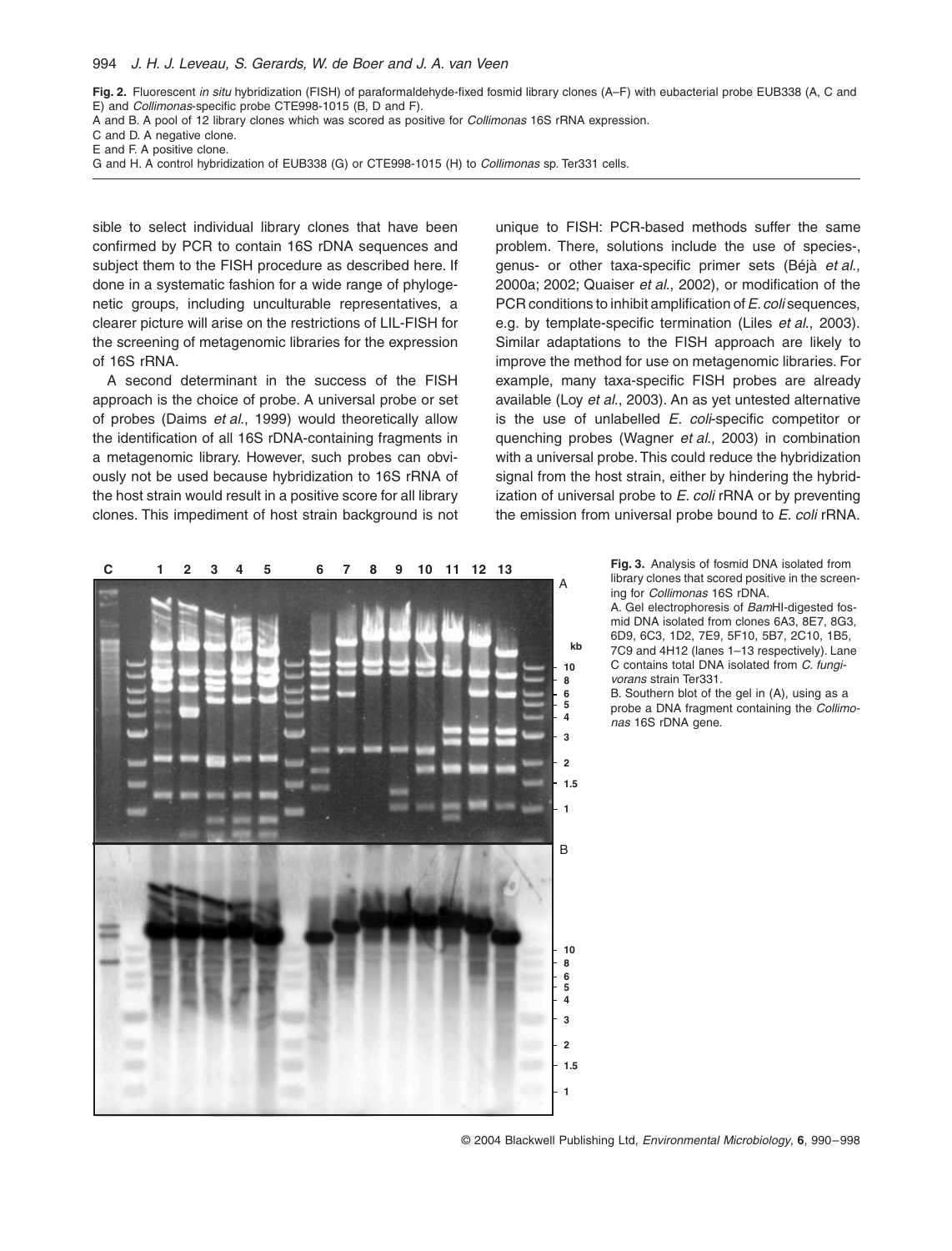

**Fig. 4.** *Bam*HI restriction map of fosmids isolated from 13 positive clones and their projection on to contig A (top) or B (bottom). Vertical lines represent *Bam*HI restriction sites. The block arrows show the location and orientation of 16S rDNA genes A and B. Fosmid pCFUFOS11 was isolated from clone 6A3, pCFUFOS16 from 8E7, pCFUFOS17 from 8G3, pCFUFOS13 from 6D9, pCFUFOS12 from 6C3, pCFUFOS19 from 1D2, pCFUFOS15 from 7E9, pCFUFOS9 from 5F10, pCFUFOS27 from 5B7, pCFUFOS20 from 2C10, pCFUFOS18 from 1B5, pCFUFOS14 from 7C9, and pCFUFOS26 from 4H12.

In terms of performance, the FISH method scored as well as the PCR method in our search for *Collimonas* 16S rDNA. The only anomaly was clone 6C3, which was shown to contain but not express a 16S rRNA gene. Endsequencing of pCFUFOS12, the fosmid isolated from clone 6C3, revealed that, although a complete copy A of the 16S rRNA gene was present at one end of the DNA insert (Fig. 4A), the upstream DNA region that we suspect to contain the promoter region was missing (data not shown). This is a significant finding. First, it implies that the 16S rRNA genes on all the 12 other fosmids were being expressed from their native promoters. Furthermore, it provides indirect evidence that, by the FISH method, we detected the expression, not the mere presence, of the *Collimonas* 16S rRNA genes in the *E. coli* library clones.

Searching the *Collimonas* genomic library for 16S rDNA sequences has provided us with valuable information on the genome of this organism. For one, based on the frequency with which copies A and B were found in the large-insert library, we were able to estimate the *C*. *fungivorans* genome size. Finding eight copies of copy B in the library suggested an  $8\times$  genome coverage, so that a lowend estimate for genome size *G* could be calculated as 36.6 (average insert size in kb)  $\times$  768 (number of clones)/ 8 (coverage) = 3.5 Mb. Similarly, a high-end estimate of  $36.6 \times 768/5 = 5.6$  Mb could be calculated from the observed frequency of copy A. However, the latter value is probably an overestimate because of the underrepresentation of copy A in the fosmid library (Fig. 4A), as discussed earlier.

One important question is if and in what instances LIL-FISH might replace or complement the more commonly used PCR approach for phylogenetic screening of (meta)genomic libraries. On a small scale, such as the one presented here, LIL-FISH is somewhat more laborious than the PCR method and, with the current uncertainty as to whether 16S rRNA genes are actually expressed in *E. coli*, the PCR method probably remains first choice as the standard screening procedure. How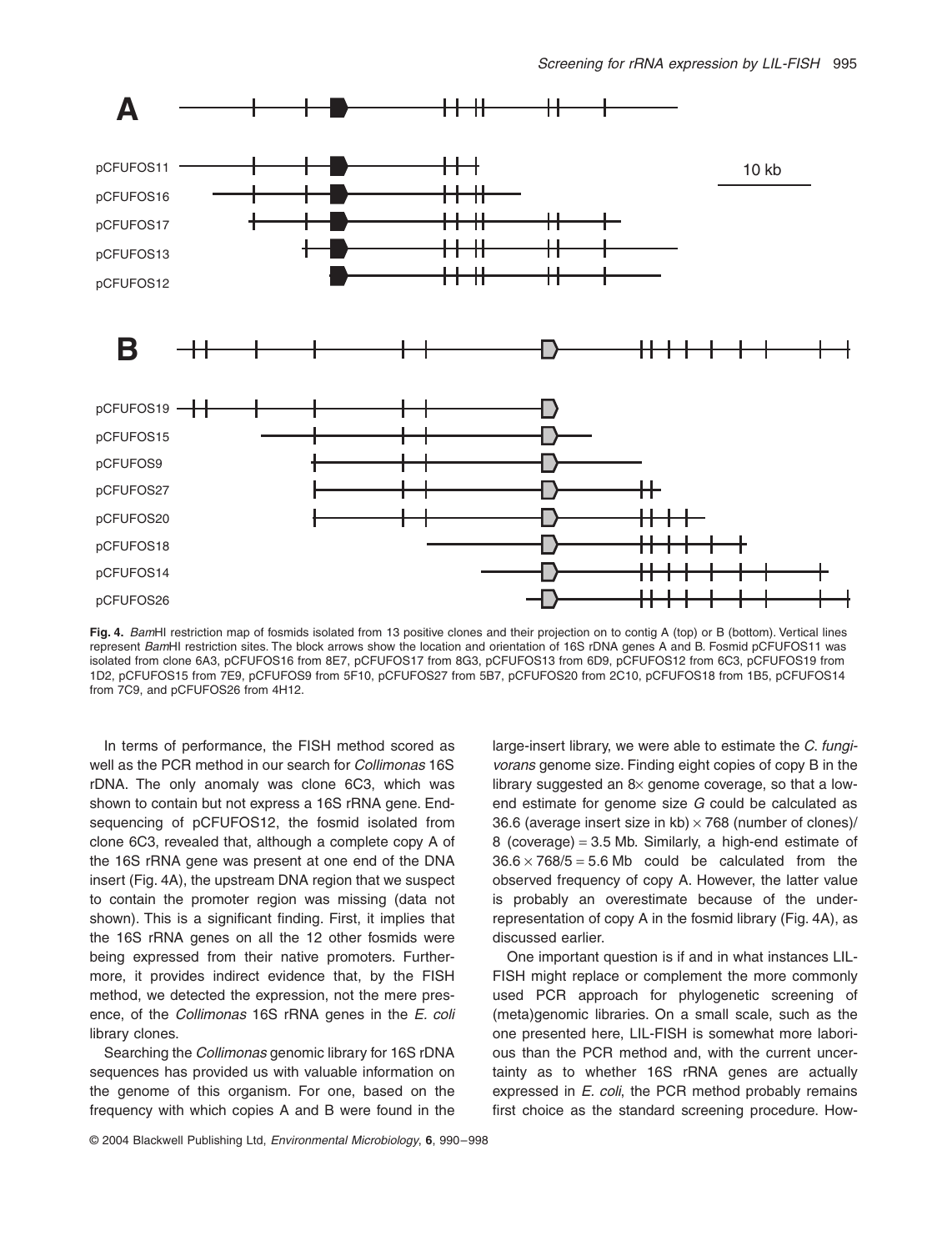ever, the strength of a FISH-based method such as LIL-FISH lies in the fact that it can be combined with the power of flow cytometry (Amann *et al*., 1990a; Wallner *et al*., 1997). We envisage a LIL-FISH-FACS procedure in which LIL-FISH is combined with fluorescence-activated cell sorting (FACS) for (i) the identification and (ii) the enrichment of fluorescently labelled cells.

(i) Identification of LIL-FISH-positive cells by flow cytometry would take advantage of the fact that a large number of cells can be analysed in a short period of time, often thousands of cells or even more per second. This high throughput, combined with the fact that a LIL-FISH-FACS procedure could be fully automated (from growing the cells to hybridization to flow cytometry) opens up the possibility of deploying pooling strategies that allow for the one-pass identification of LIL-FISH-positive clones in a clone library. Such pooling strategies are based on the 'smart' pooling of library clones in such a way that, by single screening of many pools, it can be resolved which clones are positive (Bruno *et al*., 1995).

(ii) FACS also allows for the separation of fluorescently labelled cells from non-fluorescent ones (Wallner *et al*., 1997), so that, in principle, it would be possible to isolate from a pool of library clones only those cells that are LIL-FISH positive. This feature would negate the need for pooling designs altogether. A major drawback that still needs to be addressed is that LIL-FISH requires fixation of the cells by paraformaldehyde, which renders the cells non-viable and makes impossible direct isolation of fosmid DNA from such cells for subsequent analysis. However, it has been shown that DNA can be amplified, cloned and sequenced from fixed cells by PCR (Wallner *et al*., 1997; Fode-Vaughan *et al*., 2003), and it is therefore conceivable that one could obtain DNA from sorted LIL-FISH cells in a similar way, e.g. by a combination of fosmid-specific and 16S rDNA primers. Possibly, the method could be modified to exploit the unique properties of DNA polymerases such as  $\Phi$ 29 (Blanco *et al.*, 1989) for the amplification and (sub)cloning of large DNA fragments from 16S rDNA-containing fosmids.

## **Experimental procedures**

## *Construction of a large-insert fosmid DNA library from*  Collimonas *genomic DNA*

We isolated genomic DNA from an overnight King's broth (King *et al*., 1954) culture of *C. fungivorans* strain Ter331 (de Boer *et al*., 2004), using an UltraClean soil DNA isolation kit (Mo Bio Laboratories). Genomic DNA was size checked by pulsed-field gel electrophoresis on a CHEF Mapper XA (Bio-Rad), and  $\approx 3 \mu$ g was used as starting material in a Copy-Control fosmid library production kit protocol (Epicentre). This resulted in a library of ≈3200 *E. coli* EPI300 clones, each carrying an ≈40 kb DNA fragment of *Collimonas* in vector pCC1FOS. The library was stored as -80∞C glycerol stocks in microtitre plate format.

#### *Isolation of large-insert fosmid DNA from* E. coli *EPI300*

Overnight cultures of *E. coli* EPI300 clones were diluted 10x in LB containing 12.5  $\mu$ g ml<sup>-1</sup> chloramphenicol and 1 $\times$  induction solution (Epicentre) and incubated for 5 h at 37∞C, 300 r.p.m. This culture (5 ml) was used in a QIAprep spin miniprep kit protocol (Qiagen), applying 50 µl of EB buffer that was heated to 70∞C in the final elution step.

## *FISH-based search for* Collimonas *16S rRNA expression in fosmid library clones*

From the large-insert *Collimonas* DNA library, 768 clones were inoculated in eight microtitre plates containing in each well 100  $\mu$ l of LB with 12.5  $\mu$ g ml<sup>-1</sup> chloramphenicol. After overnight incubation at 37°C, 20 µl from all wells in each row was combined, resulting in 64 pools. Pooled cell suspensions were diluted 1000 $\times$  in 5 ml of LB containing 12.5  $\mu$ g ml<sup>-</sup> <sup>1</sup> chloramphenicol and  $1\times$  induction solution (Epicentre) and incubated for 5 h at 37∞C, 300 r.p.m. Cells from each pool were then fixed and hybridized as described elsewhere (Egli *et al*., 2003) with a Cy3-labelled (Thermo Electron) probe CTE998-1015 that is specific for *Collimonas* sp. 16S rDNA (de Boer *et al*., 2004). A pool was scored positive if about 10% of the cells appeared to be more fluorescent than the remaining  $\approx$ 90% during analysis of the sample by epifluorescence microscopy (illumination with a Hg lamp using filter combination BP515-560, FT580, LP 580) on a Leica Diaplan. To visualize all cells, 6-FAM-labelled (Thermo Electron) universal probe Eub338 (Amann *et al*., 1990b) was used in the same FISH reaction. Positive pools were split into individual clones for a second round of FISH to identify *E. coli* library clones carrying and expressing *Collimonas* 16S rDNA.

## *PCR-based search for* Collimonas *16S rDNA sequences in the fosmid library*

The 768 *E. coli* library clones that were tested by FISH for expression of *Collimonas* 16S rRNA were also screened by PCR for the presence of DNA fragments containing *Collimonas* 16S rDNA. Twenty microlitres of overnight microtitre plate cultures were combined from all wells in each row, resulting in 64 pools. Pooled cell suspensions were centrifuged, resuspended in 40  $\mu$  of deionized H<sub>2</sub>O, boiled for 10 min and centrifuged again. From the supernatant,  $0.5 \mu$  was used in a 50  $\mu$ I PCR, containing 1 $\times$  reaction buffer, 0.2 mM each dNTP, 2.5 mM MgCl<sub>2</sub>, 12.5 pmol of primer 6F (Thermo Electron), 12.5 pmol of primer 1015R (Thermo Electron) and 2.5 U of r*Taq* DNA polymerase. Primer 6F is a universal 16S rDNA primer (van der Meer *et al*., 1998), whereas primer 1015R is in fact an unlabelled version of *Collimonas*-specific CTE998-1015. PCR conditions were as follows: 10 min at 94°C, followed by 30 cycles of 1 min at 94°C, 1 min at 50°C, 1 min 30 s at 72∞C. Primer set 6F/1015R was expected to give an  $\approx$ 1 kb amplification product.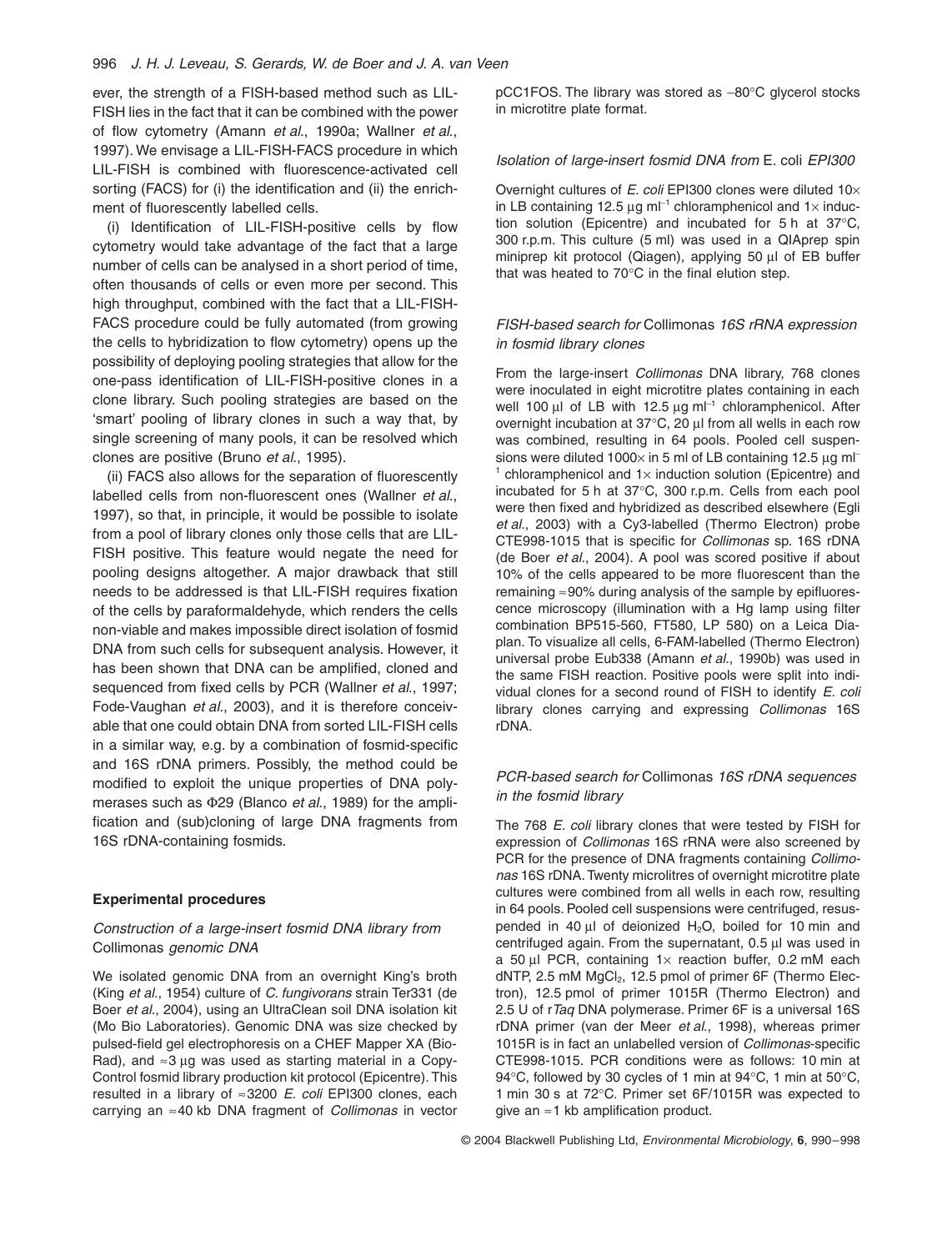*Southern blot analysis of* Collimonas *total DNA and* E. coli *library fosmids carrying* Collimonas *16S rDNA sequences*

*Collimonas* genomic DNA and fosmids isolated from positive *E. coli* library clones were digested with *Bam*HI, run on a 0.8% agarose gel in  $1 \times$  TAE, transferred on to nylon membrane (Roche Diagnostics) by capillary transfer under neutral conditions (Sambrook *et al*., 1989) and hybridized with a digoxigenin (DIG)-labelled 1.5 kb DNA fragment containing the *Collimonas* 16S rDNA gene. Labelling, hybridization and probe detection were done according to specifications in the DIG-high prime DNA labelling and detection starter kit (Roche Diagnostics).

## *DNA sequencing of large-insert* Collimonas *DNA plasmids*

Sequencing of overlapping fosmids pCFUFOS19 and pCFUFOS26 was performed by the Joint Genome Institute under the auspices of the US Department of Energy's Office of Science, Biological and Environmental Research Program and by the University of California, Lawrence Livermore National Laboratory under contract no. W-7405-ENG-48, Lawrence Berkeley National Laboratory under contract no. DE-AC03-76SF00098 and Los Alamos National Laboratory under contract no. W-7405-ENG-36.

#### **Acknowledgements**

The authors would like to thank Maria Marco, George Kowalchuk and Larissa Folman for their suggestions on the manuscript. This is NIOO publication number 3338.

#### **References**

- Amann, R.I., Binder, B.J., Olson, R.J., Chisholm, S.W., Devereux, R., and Stahl, D.A. (1990a) Combination of 16S ribosomal-RRA-targeted oligonucleotide probes with flowcytometry for analyzing mixed microbial populations. *Appl Environ Microbiol* **56:** 1919–1925.
- Amann, R.I., Krumholz, L., and Stahl, D.A. (1990b) Fluorescent-oligonucleotide probing of whole cells for determinative, phylogenetic, and environmental studies in microbiology. *J Bacteriol* **172:** 762–770.
- Béjà, O., Suzuki, M.T., Koonin, E.V., Aravind, L., Hadd, A., Nguyen, L.P., *et al.* (2000a) Construction and analysis of bacterial artificial chromosome libraries from a marine microbial assemblage. *Environ Microbiol* **2:** 516–529.
- Béjà, O., Aravind, L., Koonin, E.V., Suzuki, M.T., Hadd, A., Nguyen, L.P., *et al.* (2000b) Bacterial rhodopsin: evidence for a new type of phototrophy in the sea. *Science* **289:** 1902–1906.
- Béjà, O., Koonin, E.V., Aravind, L., Taylor, L.T., Seitz, H., Stein, J.L., *et al.* (2002) Comparative genomic analysis of archaeal genotypic variants in a single population and in two different oceanic provinces. *Appl Environ Microbiol* **68:** 335–345.
- Blanco, L., Bernad, A., Lázaro, J.M., Martín, G., Garmendia, C., and Salas, M. (1989) Highly efficient DNA synthesis by

the phage  $\Phi$ 29 DNA polymerase: symmetrical mode of DNA replication. *J Biol Chem* **264:** 8935–8940.

- de Boer, W., Leveau, J.H.J., Kowalchuk, G.A., Klein Gunnewiek, P.J.A., Abeln, E.C.A., Figge, M.J., *et al.* (2004) *Collimonas fungivorans* gen. nov., sp. nov., a chitinolytic soil bacterium with the ability to grow on living fungal hyphae. *Int J Syst Evol Microbiol* **54:** 857–864.
- Bruno, W.J., Knill, E., Balding, D.J., Bruce, D.C., Doggett, N.A., Sawhill, W.W., *et al.* (1995) Efficient pooling designs for library screening. *Genomics* **26:** 21–30.
- Daims, H., Bruhl, A., Amann, R., Schleifer, K.H., and Wagner, M. (1999) The domain-specific probe EUB338 is insufficient for the detection of all Bacteria: development and evaluation of a more comprehensive probe set. *Syst Appl Microbiol* **22:** 434–444.
- Egli, K., Langer, C., Siegrist, H.R., Zehnder, A.J.B., Wagner, M., and van der Meer, J.R. (2003) Community analysis of ammonia and nitrite oxidizers during start-up of nitrification reactors. *Appl Environ Microbiol* **69:** 3213–3222.
- Fode-Vaughan, K.A., Maki, J.S., Benson, J.A., and Collins, M.L.P. (2003) Direct PCR detection of *Escherichia coli* O157:H7. *Lett Appl Microbiol* **37:** 239–243.
- Gillespie, D.E., Brady, S.F., Bettermann, A.D., Cianciotto, N.P., Liles, M.R., Rondon, M.R., *et al.* (2002) Isolation of antibiotics turbomycin A and B from a metagenomic library of soil microbial DNA. *Appl Environ Microbiol* **68:** 4301– 4306.
- Handelsman, J., Liles, M., Mann, D., Riesenfeld, C., and Goodman, R.M. (2002) Cloning the metagenome: cultureindependent access to the diversity and functions of the uncultivated microbial world. *Funct Microbial Genomics* **33:** 241–255.
- Henne, A., Daniel, R., Schmitz, R.A., and Gottschalk, G. (1999) Construction of environmental DNA libraries in *Escherichia coli* and screening for the presence of genes conferring utilization of 4-hydroxybutyrate. *Appl Environ Microbiol* **65:** 3901–3907.
- Henne, A., Schmitz, R.A., Bomeke, M., Gottschalk, G., and Daniel, R. (2000) Screening of environmental DNA libraries for the presence of genes conferring lipolytic activity on *Escherichia coli*. *Appl Environ Microbiol* **66:** 3113–3116.
- King, E.O., Ward, M.K., and Raney, D.E. (1954) Two simple media for the demonstration of pyocyanin and fluorescein. *J Lab Clin Med* **44:** 301–307.
- Liles, M.R., Manske, B.F., Bintrim, S.B., Handelsman, J., and Goodman, R.M. (2003) A census of rRNA genes and linked genomic sequences within a soil metagenomic library. *Appl Environ Microbiol* **69:** 2684–2691.
- Lopez-Garcia, P., Brochier, C., Moreira, D., and Rodriguez-Valera, F. (2004) Comparative analysis of a genome fragment of an uncultivated mesopelagic crenarchaeote reveals multiple horizontal gene transfers. *Environ Microbiol* **6:** 19–34.
- Lorenz, P., Liebeton, K., Niehaus, F., and Eck, J. (2002) Screening for novel enzymes for biocatalytic processes: accessing the metagenome as a resource of novel functional sequence space. *Curr Opin Biotechnol* **13:** 572– 577.
- Loy, A., Horn, M., and Wagner, M. (2003) ProbeBase: an online resource for rRNA-targeted oligonucleotide probes. *Nucleic Acids Res* **31:** 514–516.
- © 2004 Blackwell Publishing Ltd, *Environmental Microbiology*, **6**, 990–998